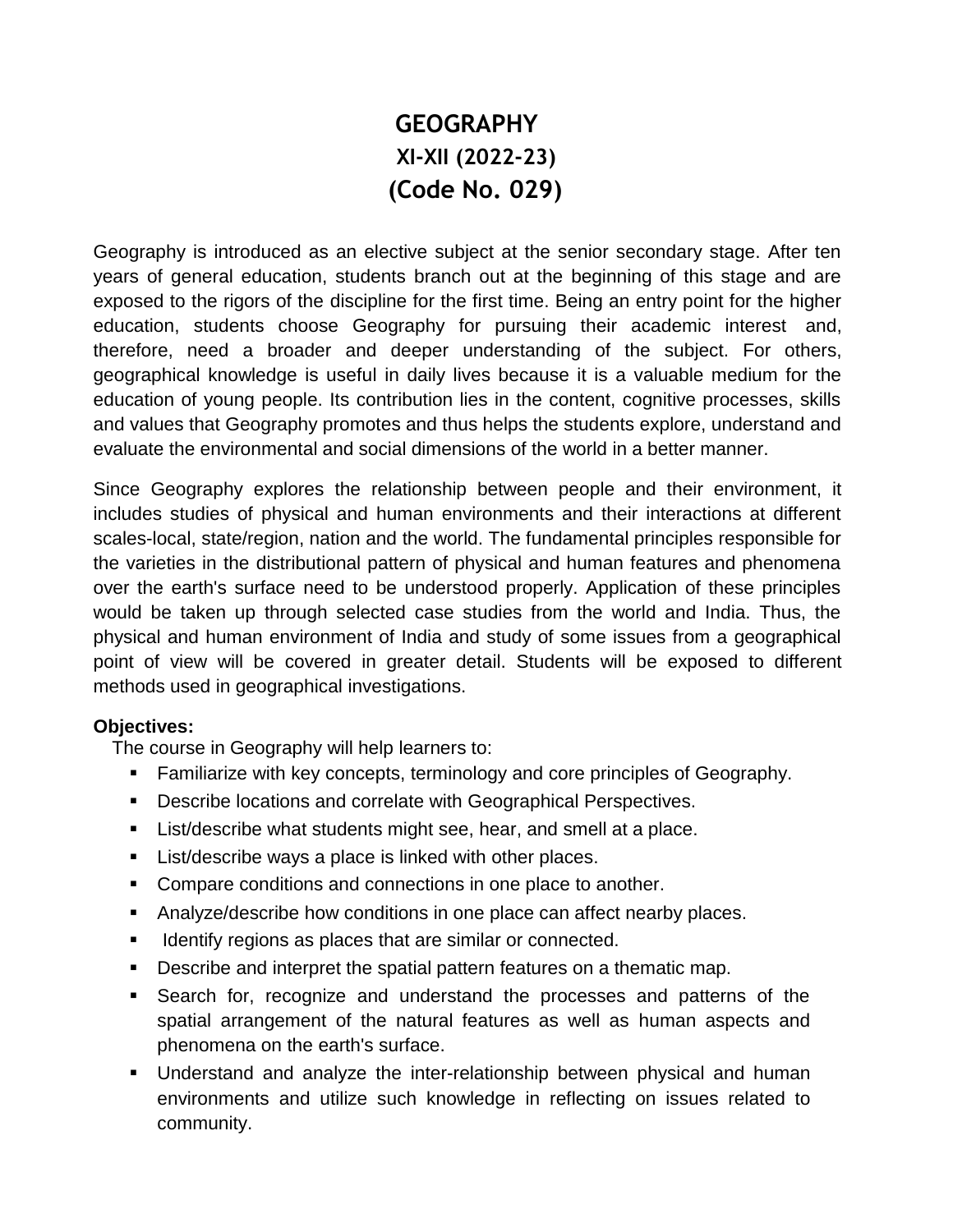- Apply geographical knowledge and methods of inquiry to emerging situations or problems at different levels-local, regional, national and global.
- Develop geographical skills, relating to collection, processing and analysis of spatial data/ information and preparation of report including maps and graphs and use of computers where ever possible; and to be sensitive to issues.
- The child will develop the competency to analyze, evaluate, interpret and apply the acquired knowledge to determine the environmental issues effectively.

### **COURSE STRUCTURE**

#### **CLASS XI (2022-23)**

#### **One Theory Paper 70 Marks**

 **3 Hours**

| Part | <b>Units</b>                              | No. of<br><b>Periods</b> | <b>Marks</b>    |
|------|-------------------------------------------|--------------------------|-----------------|
| A    | <b>Fundamentals of Physical Geography</b> | 89                       | 35 Marks        |
|      | Unit-1: Geography as a discipline         | 06                       |                 |
|      | Unit-2: The Earth                         | 11                       |                 |
|      | Unit-3: Landforms                         | 20                       |                 |
|      | Unit-4: Climate                           | 30                       | 30              |
|      | Unit-5: Water (Oceans)                    | 10                       |                 |
|      | Unit-6: Life on the Earth                 | 07                       |                 |
|      | 05<br>Map and diagram                     |                          | 5               |
| B    | <b>India-Physical Environment</b><br>78   |                          | 35 Marks        |
|      | Unit-7: Introduction                      | 04                       |                 |
|      | Unit-8: Physiography                      | 28                       | 30              |
|      | Unit-9: Climate and Natural Vegetation    | 28                       |                 |
|      | Unit-10: Natural hazards and disasters    | 14                       |                 |
|      | Map and Diagram                           | 04                       | 5               |
|      | <b>Total</b>                              | 167                      | 70 Marks        |
| C    | <b>Practical Work in Geography Part I</b> | 50                       | <b>30 Marks</b> |
|      | Unit-1: Fundamentals of Maps              | 25                       | 15 Marks        |
|      | Unit-2: Topographic Maps                  | 25                       | 10 Marks        |
|      | <b>Practical Record Book and Viva</b>     |                          | 5 Marks         |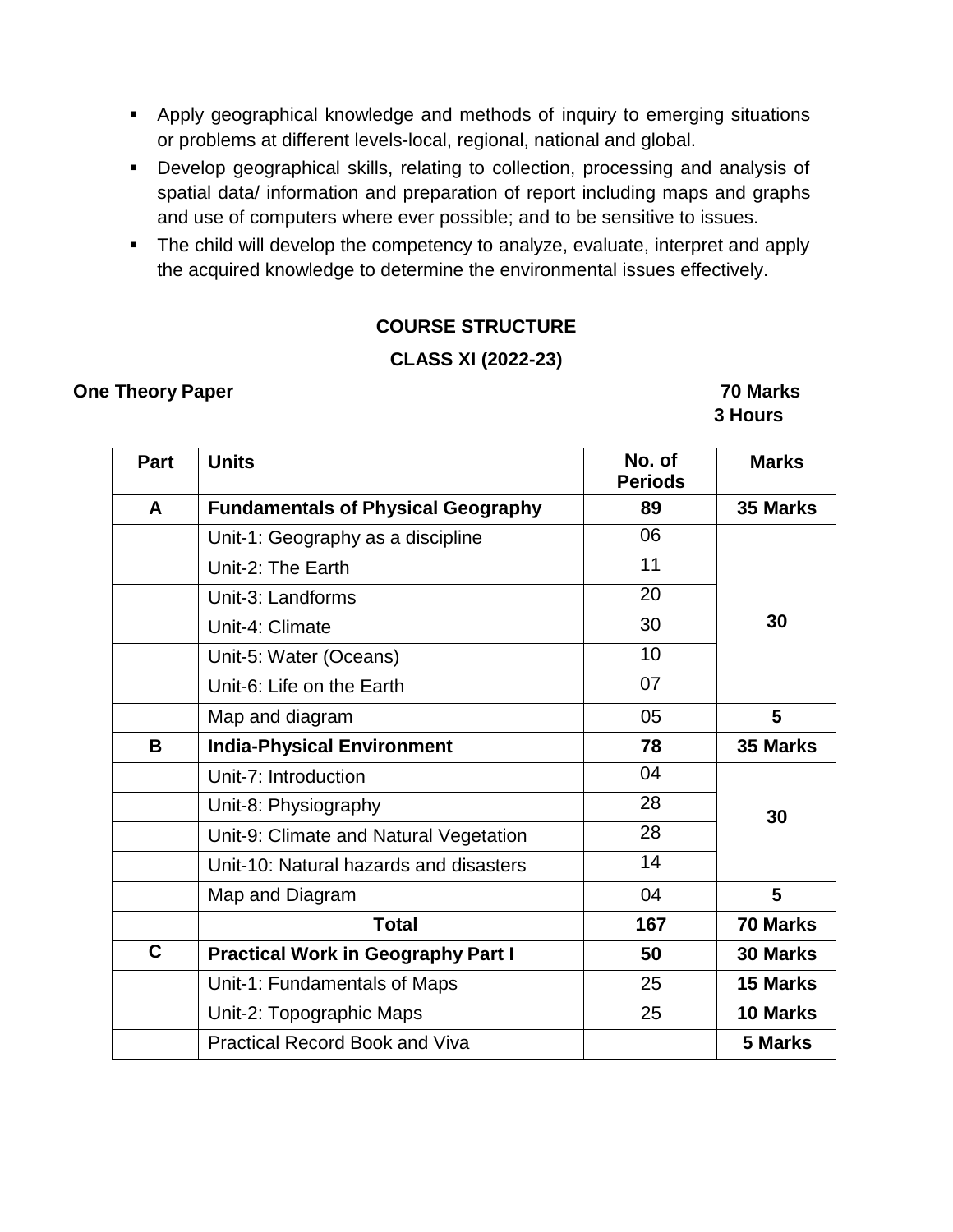# **COURSE CONTENT**

| Part A: | <b>Fundamentals of Physical Geography</b>                                                                                                                                                                                                                                                                                                              | 89<br><b>Periods</b> |
|---------|--------------------------------------------------------------------------------------------------------------------------------------------------------------------------------------------------------------------------------------------------------------------------------------------------------------------------------------------------------|----------------------|
| Unit 1: | <b>Geography as a Discipline</b>                                                                                                                                                                                                                                                                                                                       |                      |
|         | Geography as an integrating discipline, as a<br>science of spatial attributes                                                                                                                                                                                                                                                                          | 06<br><b>Periods</b> |
|         | Branches of Geography: Physical Geography<br>and Human Geography                                                                                                                                                                                                                                                                                       |                      |
| Unit 2: | <b>The Earth</b>                                                                                                                                                                                                                                                                                                                                       |                      |
|         | • Origin and evolution of the earth                                                                                                                                                                                                                                                                                                                    | 11                   |
|         | Interior of the earth Earthquakes and volcanoes:<br>causes, types and effects                                                                                                                                                                                                                                                                          | <b>Periods</b>       |
|         | Distribution of<br>oceans<br>and<br>continents<br>Wegener's continental drift theory and plate<br>tectonics                                                                                                                                                                                                                                            |                      |
| Unit 3: | <b>Landforms</b>                                                                                                                                                                                                                                                                                                                                       | 20                   |
|         | Geomorphic processes: weathering;<br>mass<br>wasting; erosion and deposition; soil-formation                                                                                                                                                                                                                                                           | <b>Periods</b>       |
|         | • Landforms and their evolution- Brief erosional<br>and depositional features                                                                                                                                                                                                                                                                          |                      |
| Unit 4: | <b>Climate</b>                                                                                                                                                                                                                                                                                                                                         | 30                   |
|         | Atmosphere- composition and<br>structure;<br>elements of weather and climate                                                                                                                                                                                                                                                                           | <b>Periods</b>       |
|         | Solar Radiation-Insolation-angle of incidence<br>ш<br>and distribution; heat budget of the earth-<br>heating and cooling of atmosphere (conduction,<br>convection, terrestrial radiation and advection);<br>temperature- factors controlling temperature;<br>distribution<br>temperature-horizontal<br>of<br>and<br>vertical; inversion of temperature |                      |
|         | Atmospheric circulation and weather systems -<br>Pressure-pressure<br>belts;<br>winds-planetary,<br>seasonal and local; air masses and fronts;<br>tropical and extra tropical cyclones                                                                                                                                                                 |                      |
|         | Water<br>atmosphere-Precipitation-<br>in<br>the<br>evaporation; condensation-dew, frost, fog, mist<br>and cloud; rainfall-types and world distribution                                                                                                                                                                                                 |                      |
|         | <b>World Climate and Global Concerns</b>                                                                                                                                                                                                                                                                                                               |                      |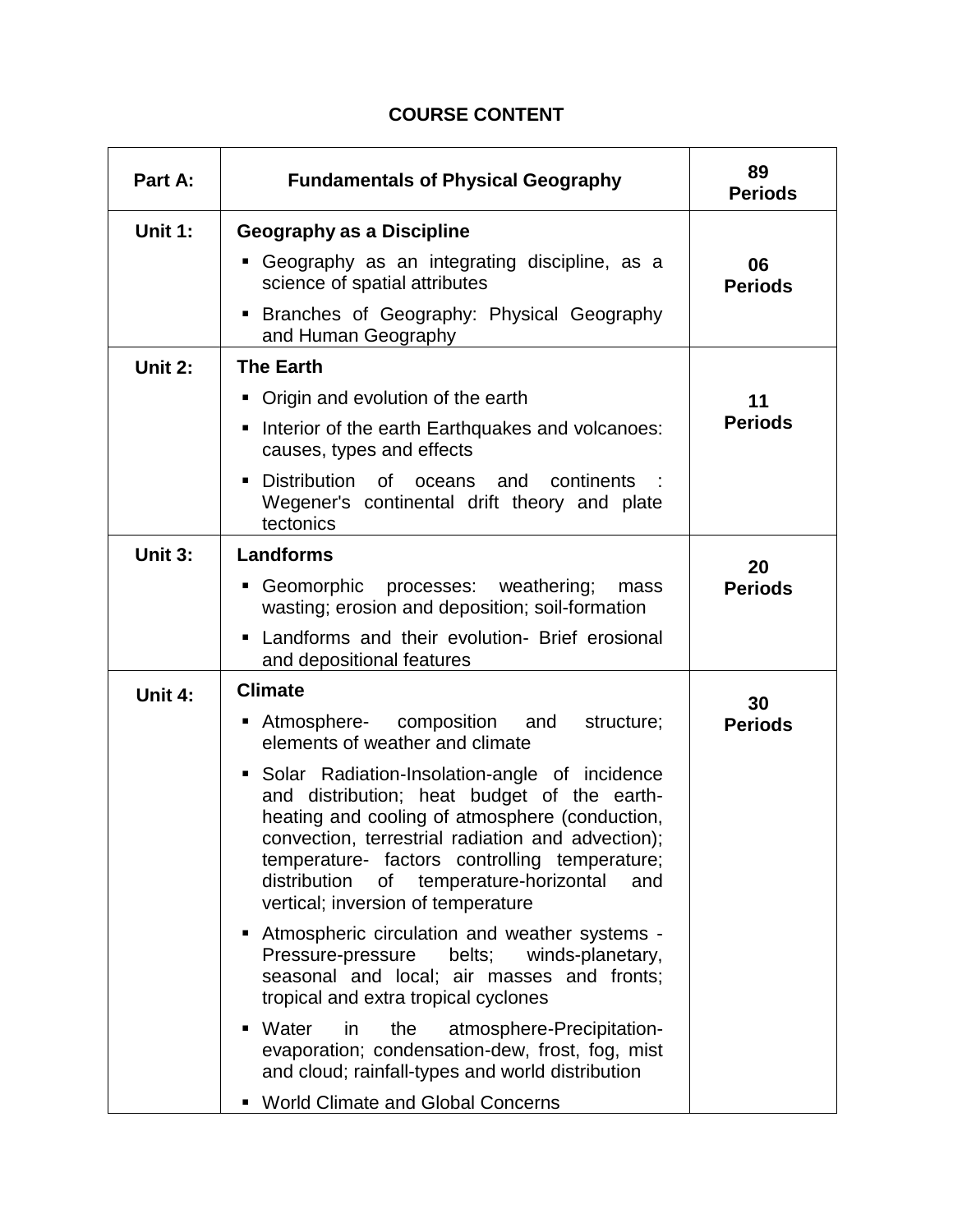| Unit 5:         | <b>Water (Oceans)</b><br><b>Basics of Oceanography</b><br>п                                                                     | 10<br><b>Periods</b> |
|-----------------|---------------------------------------------------------------------------------------------------------------------------------|----------------------|
|                 | Oceans - distribution of temperature and salinity<br>п                                                                          |                      |
|                 | Movements of ocean water-waves, tides and<br>п                                                                                  |                      |
|                 | currents; submarine reliefs                                                                                                     |                      |
| Unit 6:         | Life on the Earth                                                                                                               | 07                   |
|                 | Biosphere - importance of plants and other<br>ш<br>organisms; biodiversity and conservation                                     | <b>Periods</b>       |
|                 | Map work on identification of features based on 1 to 6 units<br>on the outline Physical/Political map of the world.             | 05<br><b>Periods</b> |
| Part B:         | <b>India-Physical Environment</b>                                                                                               | 78<br><b>Periods</b> |
| Unit 7:         | <b>Introduction</b>                                                                                                             | 04                   |
|                 | • India: Location, space relations, India's place in<br>the world                                                               | <b>Periods</b>       |
| Unit 8:         | Physiography                                                                                                                    | 28                   |
|                 | Structure and Relief; Physiographic Divisions<br>п                                                                              | <b>Periods</b>       |
|                 | Drainage systems: Concept of river basins,<br>watershed; the Himalayan and the Peninsular<br>rivers                             |                      |
| Unit 9:         | <b>Climate, Vegetation and Soil</b>                                                                                             | 28                   |
|                 | • Weather and climate - spatial and temporal<br>distribution of temperature, Indian monsoon:<br>mechanism, onset and withdrawal | <b>Periods</b>       |
|                 | • Natural vegetation-forest types and distribution;<br>wild life; conservation; biosphere reserves                              |                      |
| <b>Unit 10:</b> | Hazards and Disasters: Causes, Consequences<br>andManagement                                                                    | 14<br><b>Periods</b> |
|                 | Floods, Cloudbursts<br>п                                                                                                        |                      |
|                 | Droughts: types and impact                                                                                                      |                      |
|                 | Earthquakes and Tsunami Cyclones: features<br>and impact                                                                        |                      |
|                 | Landslides<br>ш                                                                                                                 |                      |
|                 | Map Work of features based on above units for locating<br>andlabeling on the outline Political/Physical map of India            | 04<br><b>Periods</b> |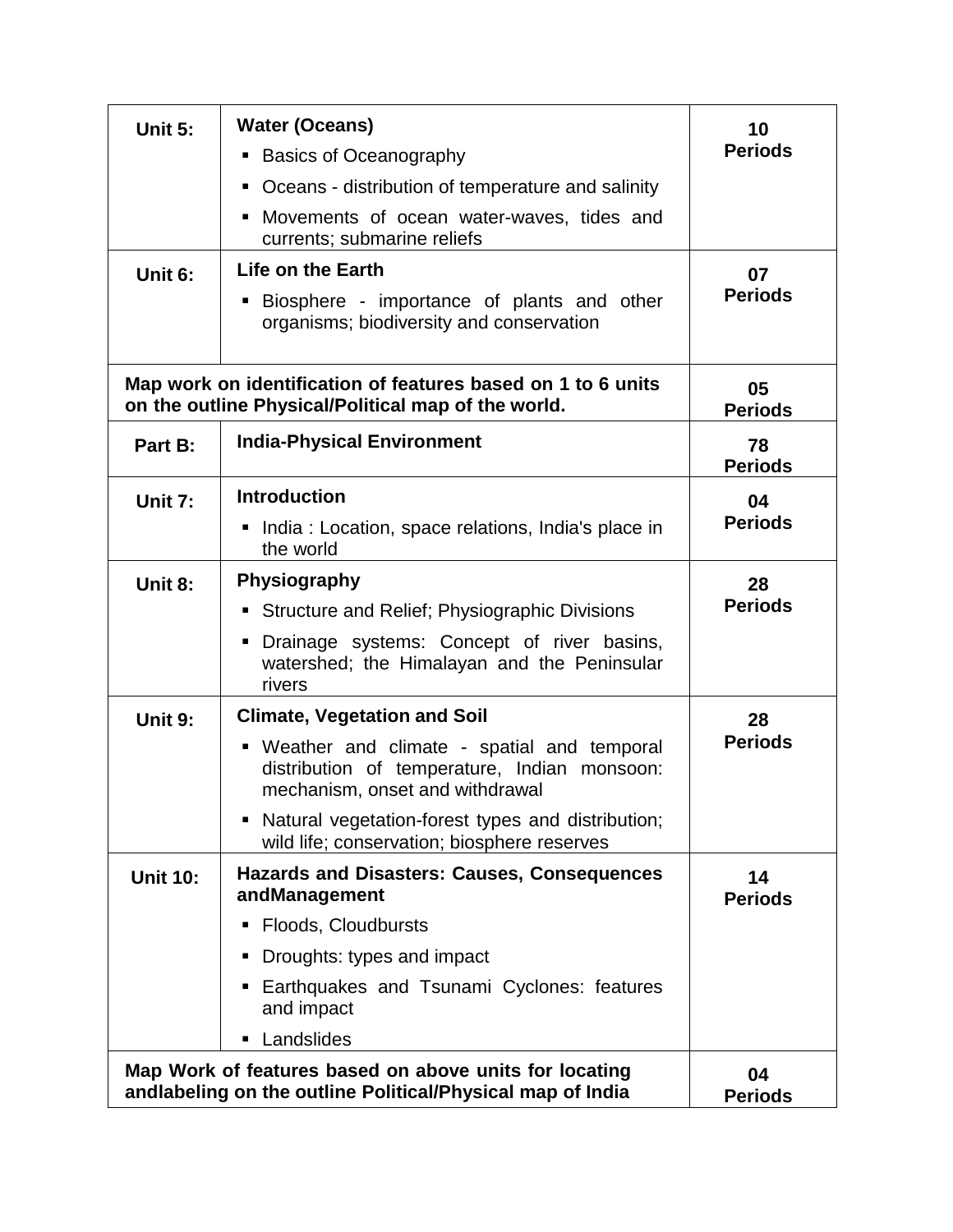| Part C: | <b>Practical Work in Geography Part I</b>                                                                                                                                                                           | 50<br><b>Periods</b> |
|---------|---------------------------------------------------------------------------------------------------------------------------------------------------------------------------------------------------------------------|----------------------|
| Unit 1: | <b>Fundamentals of Maps</b>                                                                                                                                                                                         | 25                   |
|         | Geo spatial data, Concept of Geographical data<br>matrix; Point, line, area data                                                                                                                                    | <b>Periods</b>       |
|         | Maps - types; scales-types; construction of<br>simple linear scale, measuring distance; finding<br>direction and use of symbols                                                                                     |                      |
|         | Map projection- Latitude, longitude and time,<br>typology, construction and properties of<br>projection: Conical with one standard parallel<br>and Mercator's projection. (only two projections)                    |                      |
| Unit 2: | <b>Topographic and Weather Maps</b>                                                                                                                                                                                 | 25                   |
|         | Study of topographic maps (1 : 50,000 or 1 :<br>25,000 Survey of India maps); contour cross<br>section and identification of landforms-slopes,<br>hills, valleys, waterfall, cliffs; distribution of<br>settlements | <b>Periods</b>       |
|         | Satellite imageries, stages in remote sensing<br>data- acquisition, platform and sensors and data<br>products, (photographic and digital)                                                                           |                      |
|         | <b>Practical Record Book and Viva Voce</b><br>Viva to be based on Practical Unit I and II only.                                                                                                                     |                      |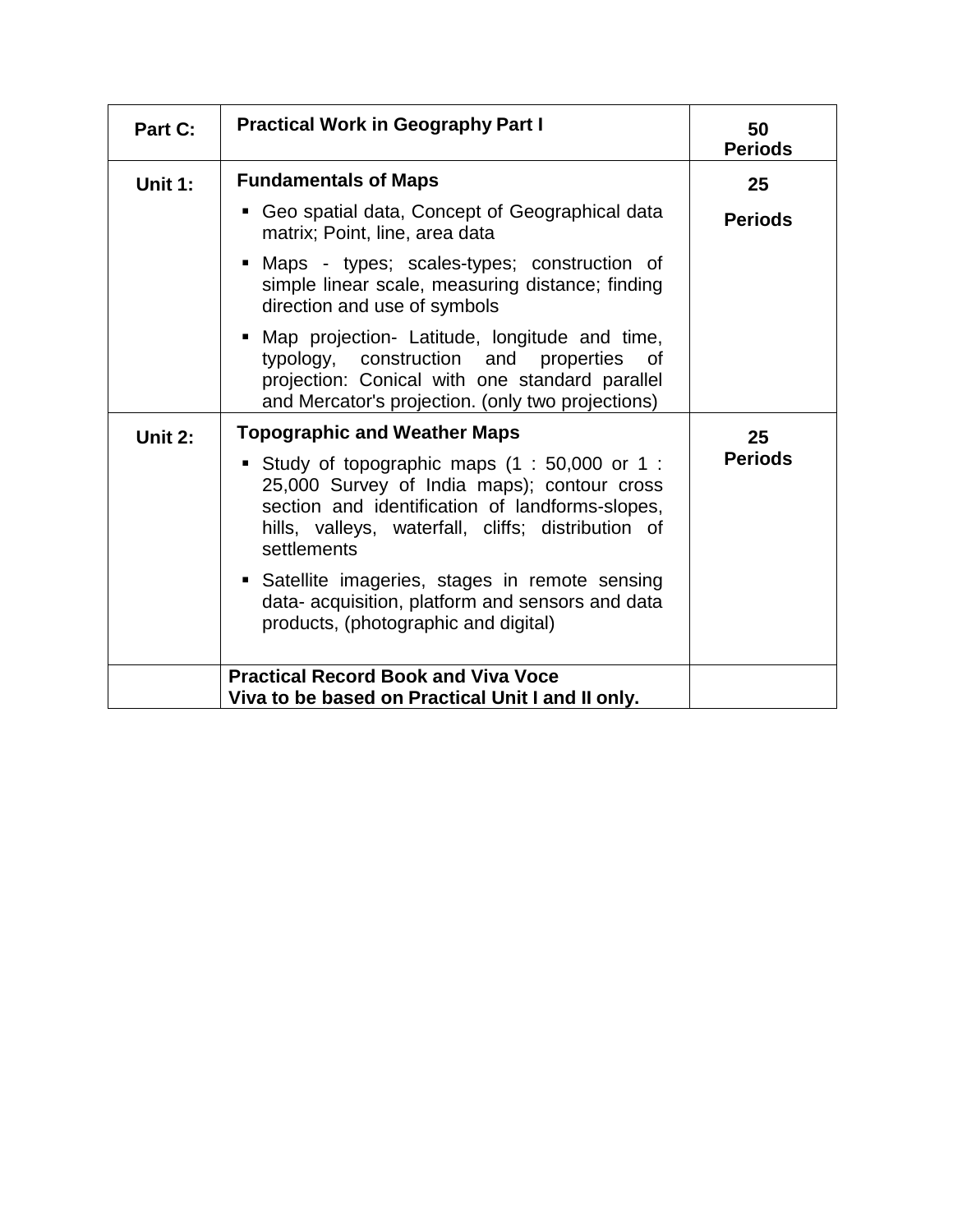# **COURSE STRUCTURE**

# **Class XII (2022-23)**

# **One Theory Paper 3 Hours**

**70 Marks**

| Part | <b>Units</b>                                                         | No. of<br><b>Periods</b> | <b>Marks</b> |
|------|----------------------------------------------------------------------|--------------------------|--------------|
| A    | <b>Fundamentals of Human Geography</b>                               | 90                       | 35 Marks     |
|      | Unit 1: Human Geography                                              | 07                       |              |
|      | Unit 2: People                                                       | 20                       |              |
|      | Unit 3: Human Activities                                             | 32                       | 30           |
|      | Unit 4: Transport, Communication and Trade                           | 26                       |              |
|      | Map Work                                                             | 05                       | 5            |
| B    | <b>India: People and Economy</b>                                     | 90                       | 35 Marks     |
|      | Unit 6: People                                                       | 15                       |              |
|      | Unit 7: Human Settlements                                            | 10                       |              |
|      | Unit 8: Resources and Development                                    | 30                       | 30           |
|      | Unit 9: Transport, Communication and International<br>Trade          | 15                       |              |
|      | Unit 10: Geographical Perspective on selected<br>issues and problems | 15                       |              |
|      | Map Work                                                             | 05                       | 5            |
|      | <b>Total</b>                                                         | 180                      | 70 Marks     |
| C    | <b>Practical Work in Geography Part II</b>                           | 40                       | 30 Marks     |
|      | Unit 1: Processing of Data and Thematic Mapping                      | 25                       | 15           |
|      | Unit 2: Spatial Information Technology                               | 15                       | 10           |
|      | <b>Practical Record Book and Viva Voce</b>                           |                          | 5            |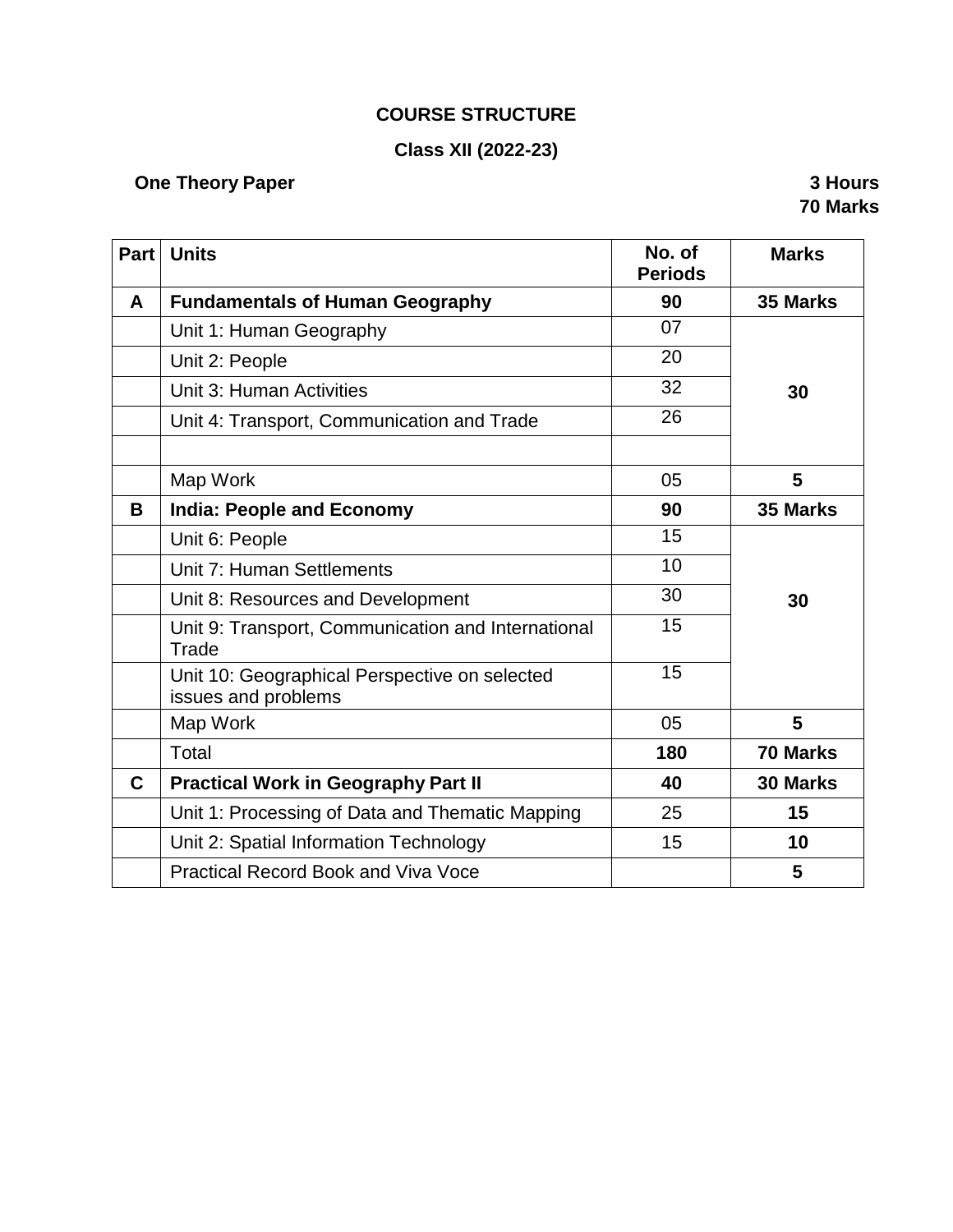| Part A: | <b>Fundamentals of Human Geography</b>                                                                                                                                                                                                                                                                                                                                                                                                                                                                                                                                                                                                                         | 90 Periods        |
|---------|----------------------------------------------------------------------------------------------------------------------------------------------------------------------------------------------------------------------------------------------------------------------------------------------------------------------------------------------------------------------------------------------------------------------------------------------------------------------------------------------------------------------------------------------------------------------------------------------------------------------------------------------------------------|-------------------|
| Unit 1: | Human Geography: Nature and Scope                                                                                                                                                                                                                                                                                                                                                                                                                                                                                                                                                                                                                              | 07 Periods        |
| Unit 2: | <b>People</b><br>The World Population- distribution, density and<br>growth<br>• Population change - Components of population<br>change, Demographic Transition                                                                                                                                                                                                                                                                                                                                                                                                                                                                                                 | <b>20 Periods</b> |
|         | Human development - concept;<br>selected<br>٠<br>indicators, international comparisons                                                                                                                                                                                                                                                                                                                                                                                                                                                                                                                                                                         |                   |
| Unit 3: | <b>Human Activities</b><br>Primary activities - concept and changing<br>trends; gathering, pastoral, mining, subsistence<br>agriculture, modern agriculture; people engaged<br>in agricultural and allied activities - some<br>examples from selected countries<br>• Secondary activities- concept; manufacturing:<br>types - household, small scale, large scale; agro<br>based and mineral based industries;<br>• Tertiary activities - concept; trade, transport and<br>tourism; services; people engaged in tertiary<br>activities<br>• Quaternary activities- concept; people engaged<br>in quaternary activities - case study from<br>selected countries | <b>32 Periods</b> |
| Unit 4: | <b>Transport, Communication and Trade</b><br>Land<br>transport - roads,<br>railways;<br>п<br>trans-<br>continental railways Water transport- inland<br>waterways; major ocean routes<br>Air transport- Intercontinental air routes Oil and<br>gas pipelines<br>Satellite communication and cyber space-<br>importance<br>and<br>for<br>geographical<br>usage<br>information; use of GPS<br>International trade-<br>bases and<br>changing<br>patterns; ports as gateways of international<br>trade; role of WTO in international trade                                                                                                                          | <b>26 Periods</b> |

# **COURSE CONTENT**

**Map Work on identification of features based on 1-5 units on theoutline Physical/Political map of World. 05 Periods**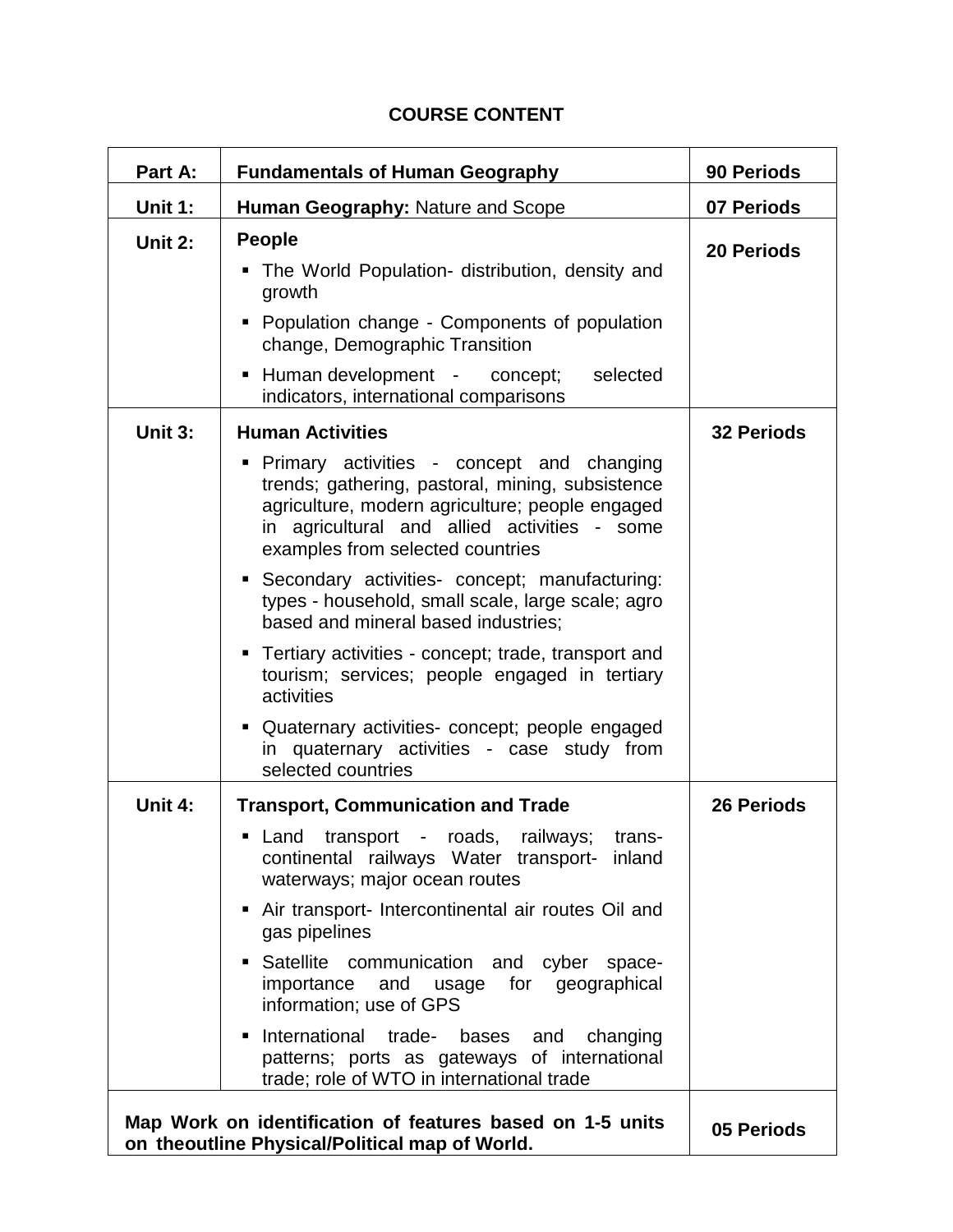| Part B: | <b>India: People and Economy</b>                                                                                                                                                                                                                                                                               | 90 Periods        |
|---------|----------------------------------------------------------------------------------------------------------------------------------------------------------------------------------------------------------------------------------------------------------------------------------------------------------------|-------------------|
| Unit 6: | <b>People</b><br>• Population: distribution, density and growth;<br>composition of population - linguistic, religious;<br>rural-urban and occupational-regional<br>sex,<br>variations in growth of population                                                                                                  | <b>15 Periods</b> |
| Unit 7: | <b>Human Settlements</b>                                                                                                                                                                                                                                                                                       | <b>10 Periods</b> |
|         | • Rural settlements - types and distribution                                                                                                                                                                                                                                                                   |                   |
|         | Urban settlements - types, distribution and<br>functional classification                                                                                                                                                                                                                                       |                   |
| Unit 8: | <b>Resources and Development</b>                                                                                                                                                                                                                                                                               | <b>30 Periods</b> |
|         | Land resources- general land use; agricultural<br>geographical<br>conditions<br>land<br>use;<br>and<br>distribution of major crops (Wheat, Rice, Tea,<br>Coffee, Cotton, Jute, Sugarcane and Rubber);<br>agricultural development and problems                                                                 |                   |
|         | • Water resources-availability and utilization-<br>irrigation, domestic, industrial and other uses;<br>scarcity of water and conservation methods-rain<br>water harvesting and watershed management                                                                                                            |                   |
|         | Mineral and energy resources- distribution of<br>ш<br>metallic<br>(Iron<br>ore,<br>Copper,<br>Bauxite,<br>Manganese); non-metallic (Mica, Salt) minerals;<br>conventional (Coal, Petroleum, Natural gas and<br>Hydroelectricity) and non-conventional energy<br>sources (solar, wind, biogas) and conservation |                   |
|         | • Planning in India- target group area planning<br>(case study); idea of sustainable development<br>(case study)                                                                                                                                                                                               |                   |
| Unit 9: | <b>Transport, Communication and International</b><br><b>Trade</b>                                                                                                                                                                                                                                              | <b>15 Periods</b> |
|         | Transport and communication-roads, railways,<br>waterways and airways: oil and gas pipelines;<br>Geographical information and communication<br>net works                                                                                                                                                       |                   |
|         | International trade- changing pattern of India's<br>foreign trade; sea ports and their hinterland and<br>airports                                                                                                                                                                                              |                   |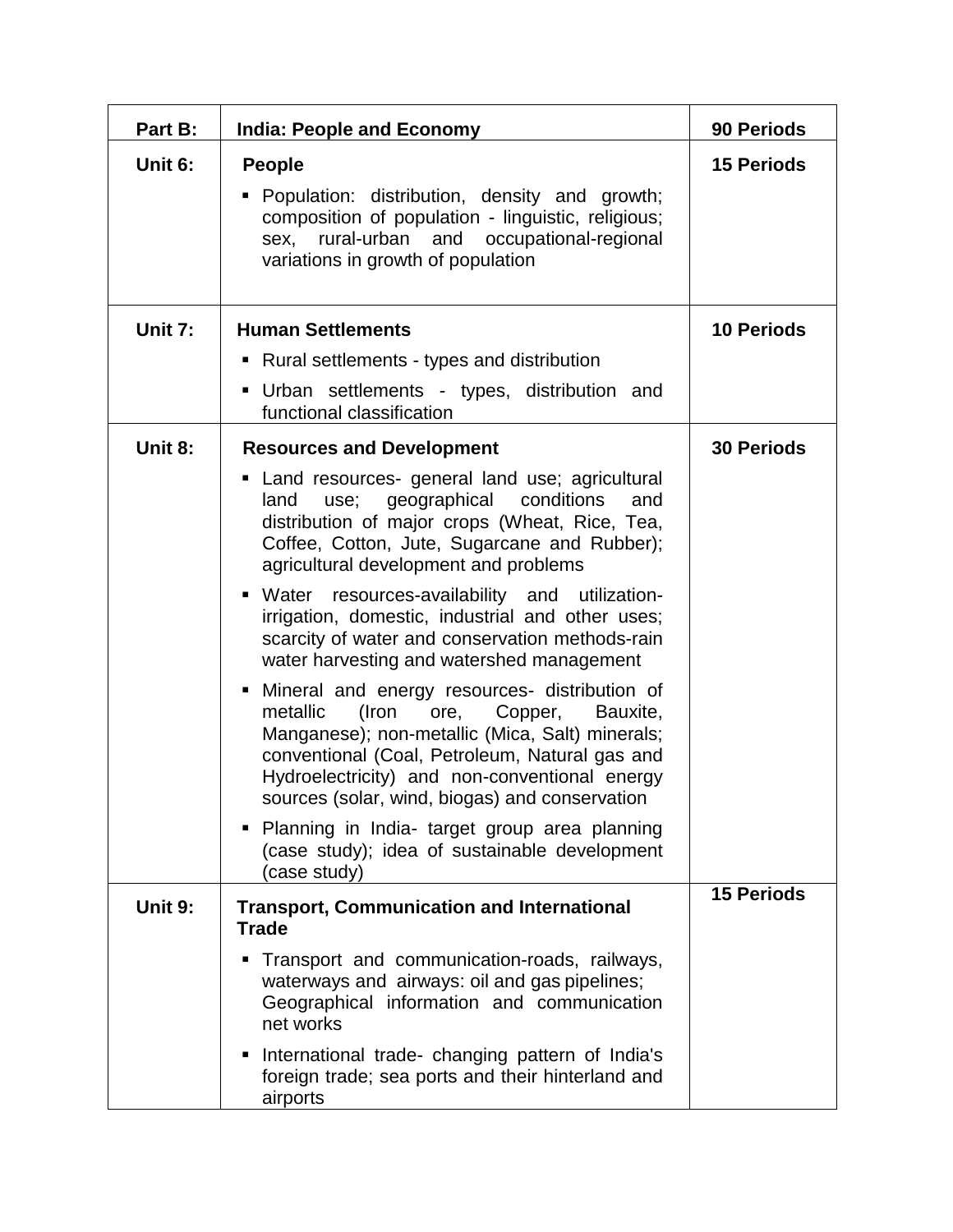| <b>Unit 10:</b> | Geographical Perspective on selected<br>issues and problems                                                                                                                                   | <b>15 Periods</b> |
|-----------------|-----------------------------------------------------------------------------------------------------------------------------------------------------------------------------------------------|-------------------|
|                 | • Environmental pollution; urban-waste disposal                                                                                                                                               |                   |
|                 | Urbanization, rural-urban migration; problems of<br>slums                                                                                                                                     |                   |
|                 | • Land degradation                                                                                                                                                                            |                   |
|                 | Map work on locating and labeling of features based on<br>aboveunits on outline map of India.                                                                                                 | 05 Periods        |
| Part C:         | <b>Practical Work in Geography Part II</b>                                                                                                                                                    | <b>40 Periods</b> |
| Unit 1:         | <b>Processing of Data and Thematic Mapping</b>                                                                                                                                                | <b>25 Periods</b> |
|                 | Type and Sources of data: Primary, Secondary<br>and other sources                                                                                                                             |                   |
|                 | Tabulating and processing of data; calculation<br>of averages, measures of central tendency                                                                                                   |                   |
| $\mathbf{I}$    | of data- construction<br>• Representation<br>0f<br>diagrams: bars, circles and flowchart; thematic<br>maps; construction of dot; choropleth and<br>isopleths maps                             |                   |
| Unit 2:         | <b>Spatial Information Technology</b>                                                                                                                                                         | <b>15 Periods</b> |
|                 | Introduction to GIS; hardware requirements and<br>software modules; data formats; raster and<br>vector data, data input, editing and topology<br>building; data analysis; overlay and buffer. |                   |

### **Prescribed Books:**

- 1. Fundamentals of Physical Geography, Class XI, Published by NCERT
- 2. India, Physical Environment, Class XI, Published by NCERT
- 3. Practical Work in Geography Part I, Class XI, Published by NCERT
- 4. Fundamentals of Human Geography, Class XII, Published by NCERT
- 5. India People and Economy, Class XII, Published by NCERT
- 6. Practical Work in Geography Part II, Class XII, Published by NCERT

### **Note:**

- 1. The above textbooks are also available in Hindi medium.
- 2. Kindly refer to the latest editions of all NCERT Textbooks.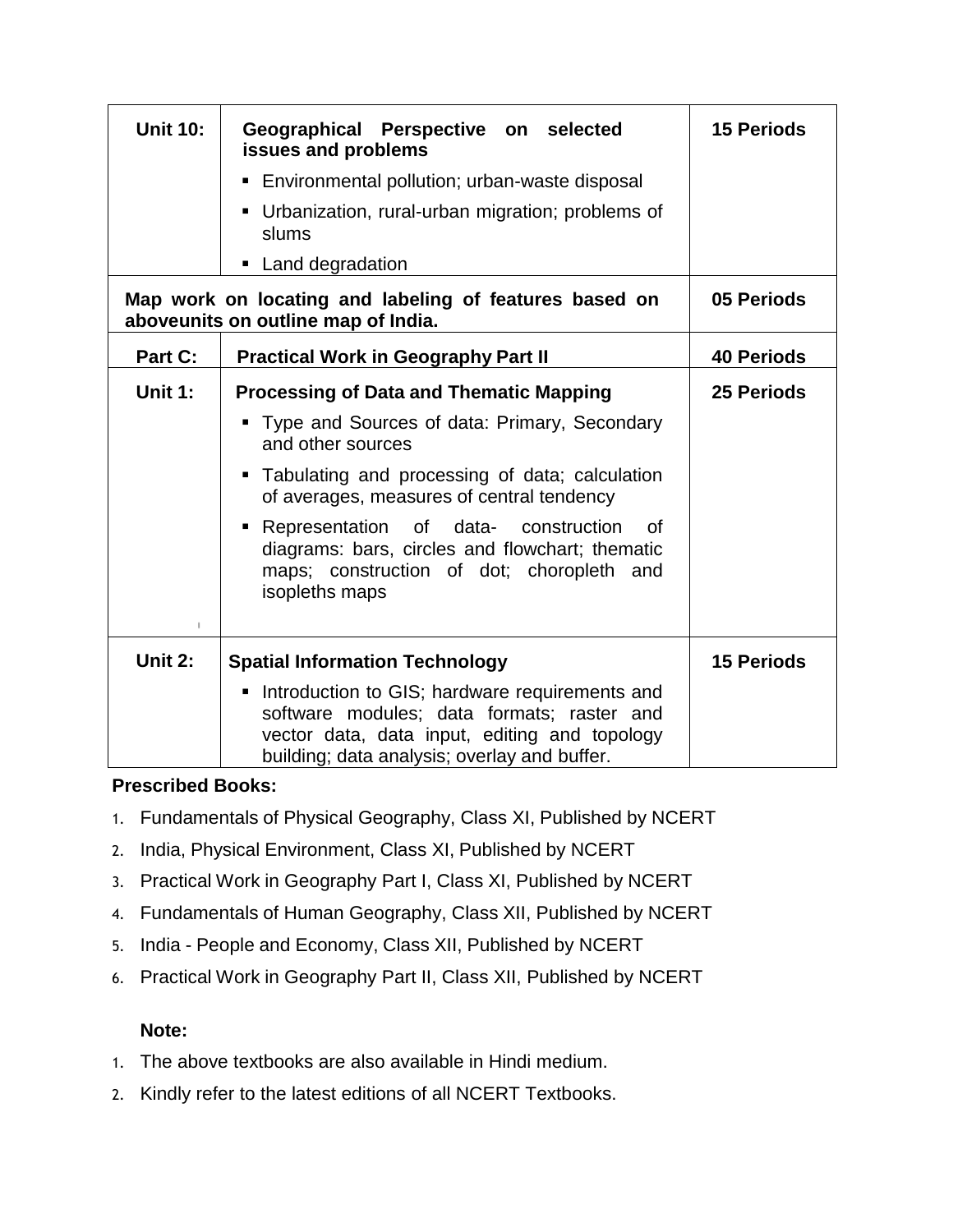# **QUESTION PAPER DESIGN GEOGRAPHY THEORY CLASS XI & XII**

| <b>COMPETENCIES</b> | <b>Total Marks and %</b> |
|---------------------|--------------------------|
|                     | 70 Marks                 |
| <b>DEMONSTRATE</b>  | 29 marks- 41%            |
| <b>APPLICATION</b>  | 26 marks - 37%           |
| <b>FORMULATE</b>    | 15 marks - 22%           |
| <b>TOTAL</b>        | 70 marks - 100%          |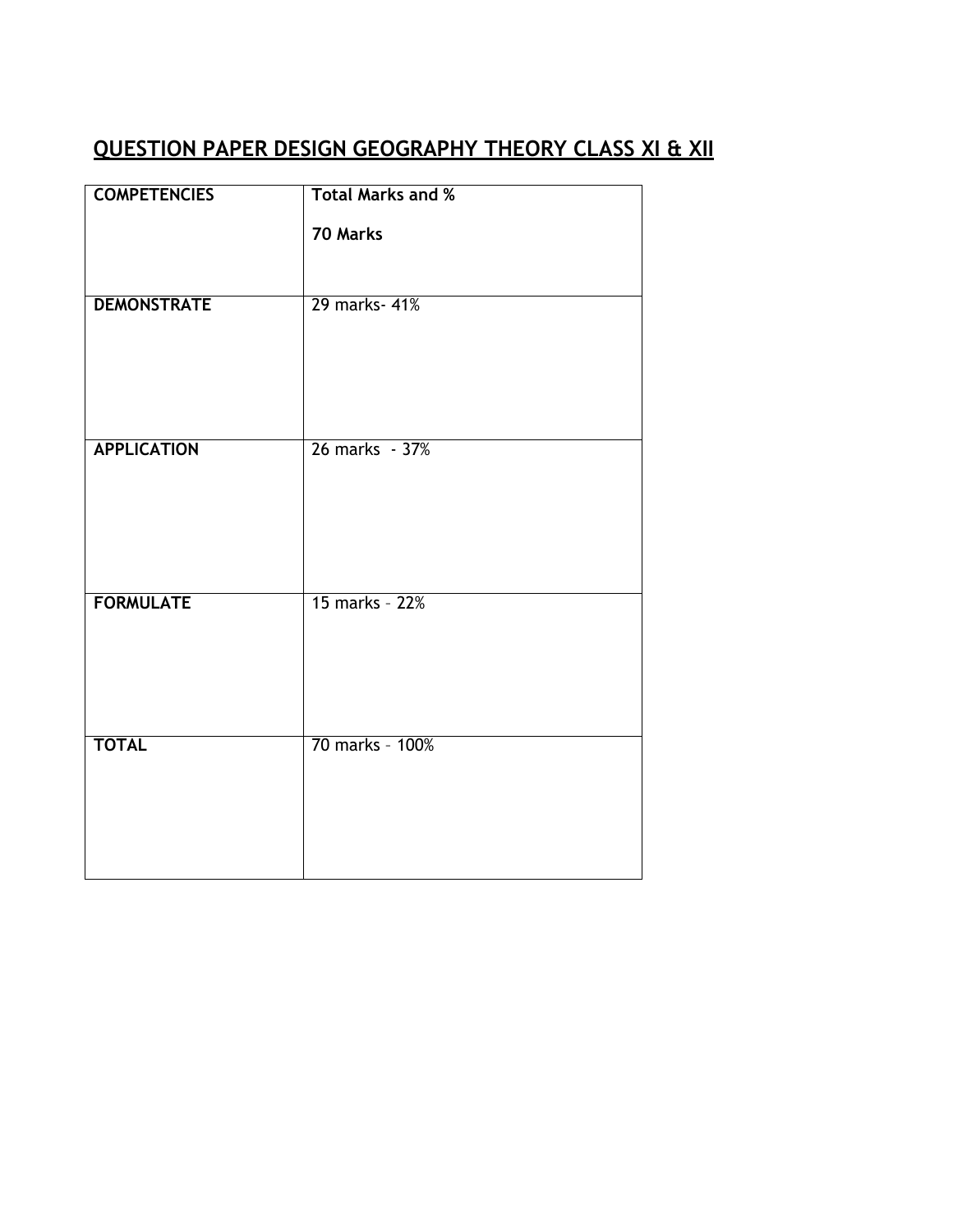### **Fundamentals of Human Geography Class XII - Textbook I (NCERT) Map Items for identification only on outline political map of the World.**

| Unit-1     | $Ch.-1$                   | Nil            |                                                                                                                                                         |
|------------|---------------------------|----------------|---------------------------------------------------------------------------------------------------------------------------------------------------------|
| Unit-2     | Ch. 2 to 4                | 1              | The largest country in each continent in terms of area                                                                                                  |
| Unit-3     | Ch. 5 to 7                | 1              | Areas of subsistence gathering                                                                                                                          |
|            | <b>Primary Activities</b> | $\overline{2}$ | Major areas of nomadic herding of the world                                                                                                             |
|            |                           | 3              | Major areas of commercial livestock rearing                                                                                                             |
|            |                           | 4              | Major areas of extensive commercial grain faming                                                                                                        |
|            |                           | 5              | Major areas of mixed farming of the World                                                                                                               |
| Unit - $4$ | Ch. 8 to 9                | $\overline{2}$ | Transcontinental<br>Railways:<br><b>Terminal Stations</b><br>of transcontinental railways- Trans Siberian, Trans<br>Canadian, Trans-Australian Railways |
|            |                           | 3              | Major Sea Ports:                                                                                                                                        |
|            |                           |                | Europe: North Cape, London, Hamburg                                                                                                                     |
|            |                           |                | North America: Vancouver, San Francisco, New<br>Orleans                                                                                                 |
|            |                           |                | South America: Rio De Janeiro, Colon, Valparaiso                                                                                                        |
|            |                           |                | Africa: Suez and Cape Town                                                                                                                              |
|            |                           |                | Asia: Yokohama, Shanghai, Hong Kong, Aden,<br>Karachi, Kolkata                                                                                          |
|            |                           |                | Australia: Perth, Sydney, Melbourne                                                                                                                     |
|            |                           | 4.             | Inland Waterways: Suez canal, Panama canal, Rhine<br>waterway and St. Lawrence Seaway                                                                   |
|            |                           | 5.             | Major Airports:                                                                                                                                         |
|            |                           |                | Asia: Tokyo, Beijing, Mumbai, Jeddah, Aden                                                                                                              |
|            |                           |                | Africa: Johannesburg & Nairobi                                                                                                                          |
|            |                           |                | Europe: Moscow, London, Paris, Berlin and Rome                                                                                                          |
|            |                           |                | North America: Chicago, New Orleans, Mexico City                                                                                                        |
|            |                           |                | South America: Buenos Aires, Santiago                                                                                                                   |
|            |                           |                | Australia: Darwin and Wellington                                                                                                                        |